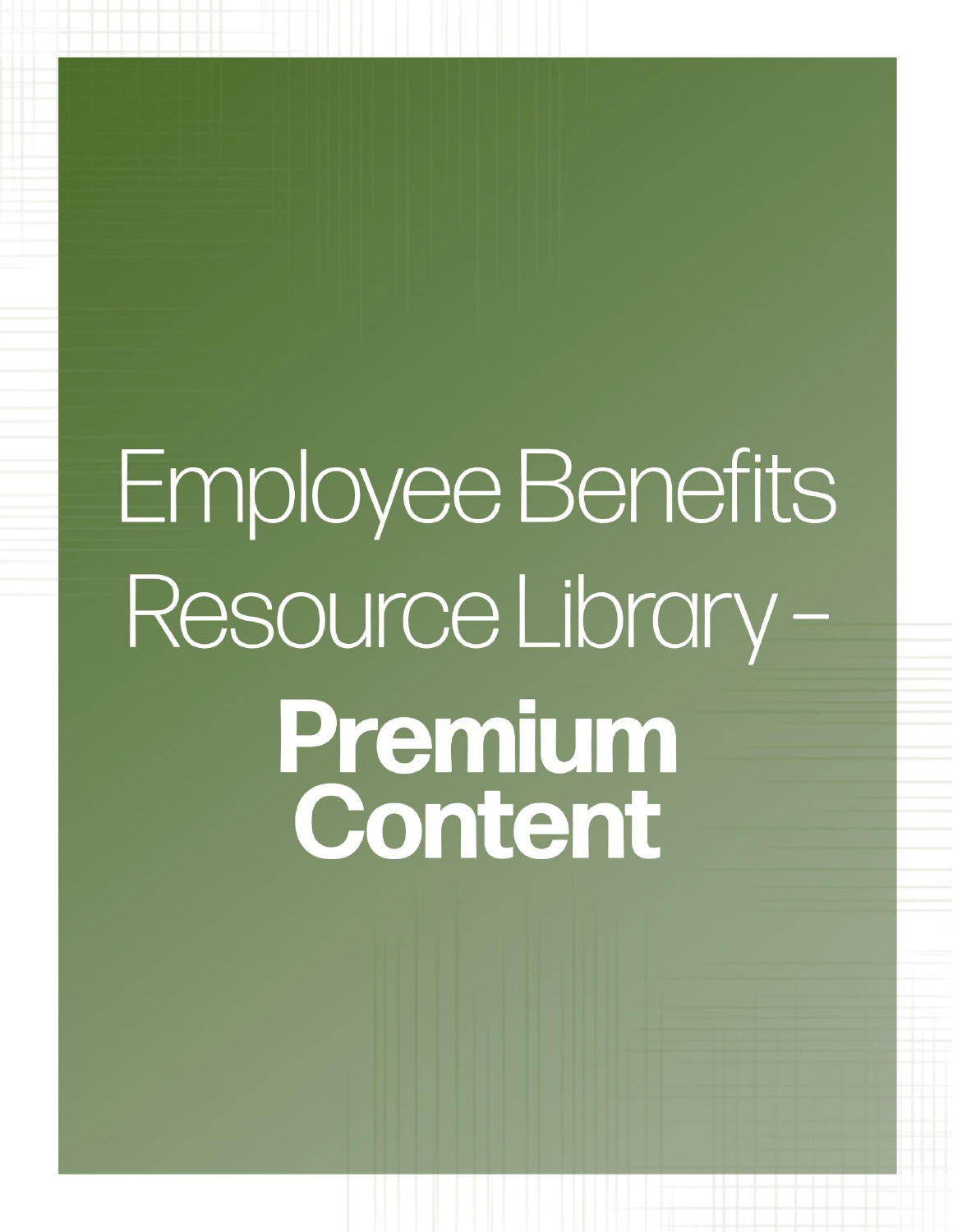# **TOOLKITS**

These robust documents include everything employers need to know on a topic. Beyond helpful information, they contain appendixes full of printable resources and deliverables.

### **SERIES**

- HR Toolkits: This series includes topics related to HR administration, like PTO, hiring, cyber security and employee engagement.
- Benefits Toolkits: This series focuses on benefits-related topics, like telemedicine, financial wellness and lowering health care costs.

## **POPULAR CONTENT**

- HR Toolkit Emotional Intelligence (Document ID: 228010): This toolkit focuses on cultivating and addressing emotional intelligence in the workplace.
- HR Toolkit Recruiting (Document ID: 155835): This toolkit explores successful recruiting techniques and suggests best practices for employers.
- Benefits Toolkit Addressing Opioids in the Workplace (Document ID: 164028): This toolkit looks at the impact of opioids in the workplace and offers suggestions for curbing their dramatic rise.
- Benefits Toolkit Lowering Drug Costs (Document ID: 149148): This toolkit examines prescription drug cost saving measures for organizations and their employees.

## **COMPLIANCE**

Staying compliant is a breeze with our comprehensive resources. Each covers a compliance topic in-depth, providing a one-stopshop for employers.

#### **POPULAR CONTENT**

- HIPAA Privacy and Security Compliance Toolkit (Document ID: 174799): This toolkit explains how the HIPAA Rules apply to employers and their health plans.
- COBRA Compliance Toolkit (Document ID: 155703): This comprehensive guide provides employers with information they need to understand COBRA's requirements.
- Affordable Care Act Toolkit Small Employers (Document ID: 78840): This one-stop guide gives smaller organizations the information they need to navigate the ACA's compliance requirements.